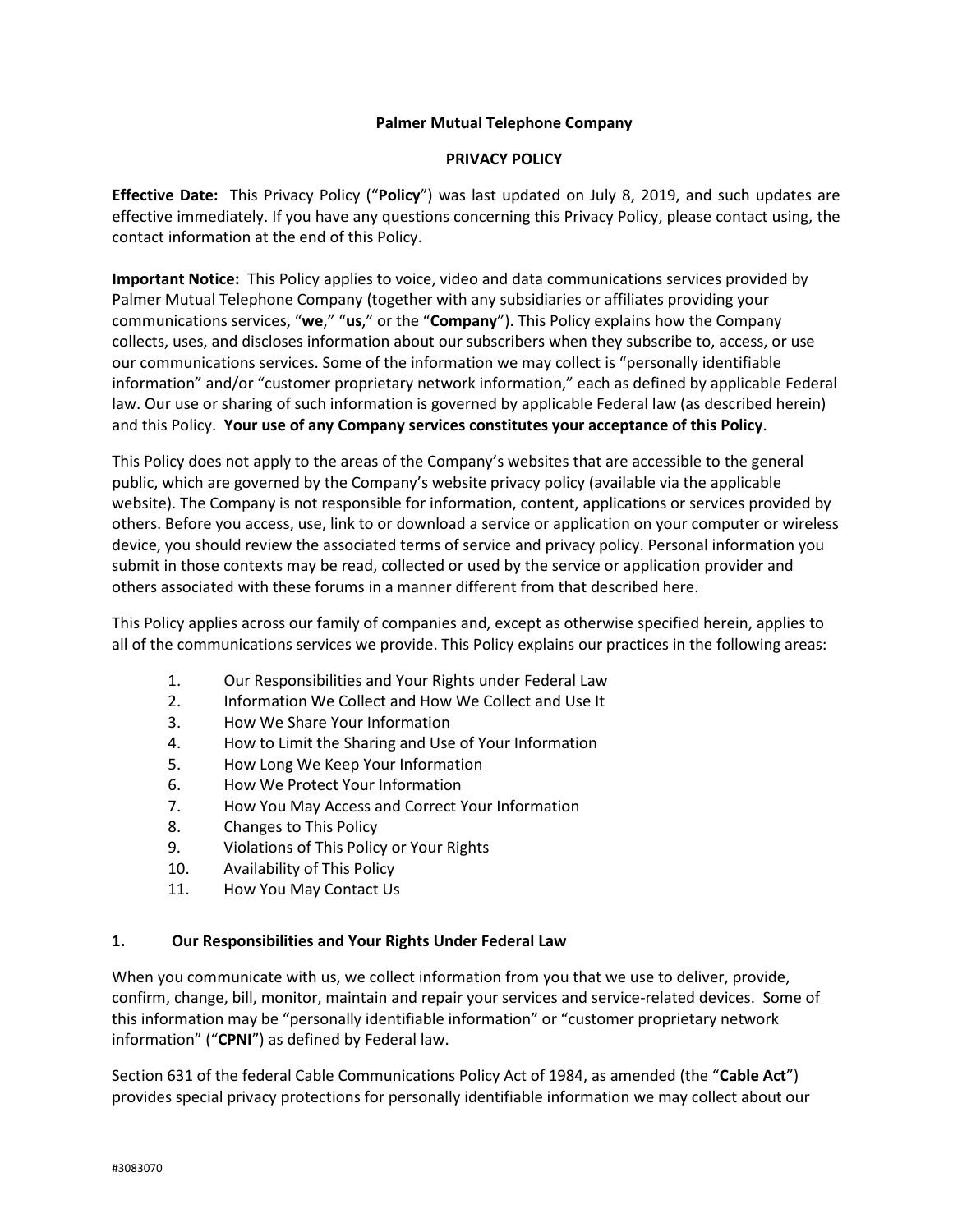cable and multichannel video service subscribers. For these purposes, personally identifiable information is information that identifies a particular person or persons, it does not include aggregate data that does not identify a particular person or persons.

If you subscribe to our multichannel video programming services, you have a right to know:

- the nature of any personally identifiable information we may collect and the ways we may use this information;
- under what circumstances and to what parties we may disclose personally identifiable information;
- how long we will maintain personally identifiable information;
- the times and places where you may access your personally identifiable information; and
- your rights under the Cable Act concerning personally identifiable information.

Section 702 of the federal Telecommunications Act of 1996, as amended (the "**Telecommunications Act**") provides special privacy protections for CPNI we may collect about our telecommunications and Voice over Internet Protocol (VoIP) service subscribers. CPNI generally includes information about the quantity, technical configuration, type destination, location and amount of your use of voice services and information contained on your bill concerning the type of voice services and features you subscribe to or receive. If you subscribe to our voice services, you have the right, and the Company has a duty, to protect the confidentiality of CPNI.

As required by the Cable Act and the Telecommunications Act, this Policy describes: what personally identifiable information or CPNI we collect and how we collect it; how we use or share that personally identifiable information or CPNI; how long we keep your personally identifiable information and/or CPNI; how we protect such information in our possession; and your rights and remedies if we violate this Policy or applicable Federal or State law.

In the event we determine there are any conflicts between this Policy and applicable Federal law (for example, the Cable Act or Telecommunications Act), we will comply with the applicable Federal law. In addition to Federal law, we will also comply with any applicable State law.

### **2. Information We Collect and How We Collect and Use It**

### **Information Collected When You Communicate with Us**

When you communicate with us, we collect information from you that we use to deliver, provide, confirm, change, bill, monitor, maintain and repair your services and service-related devices. This information is also used to resolve issues with your order, with our products and services, or with your account. The information we collect may include your name, addresses, and other contact information; the reason for the contact; and your Social Security Number and payment information. We use this information to establish and maintain your customer account and billing records (including establishing credit), provide services to you, authenticate you (i.e., confirming your identify in connection with service or before sharing sensitive personal or account information), and contact you about services that we offer.

When you contact us or we contact you with calls, email, or through a feature on our websites or in our applications, we may monitor or record that communication or keep a record of the transaction to help us train employees and provide high-quality customer service.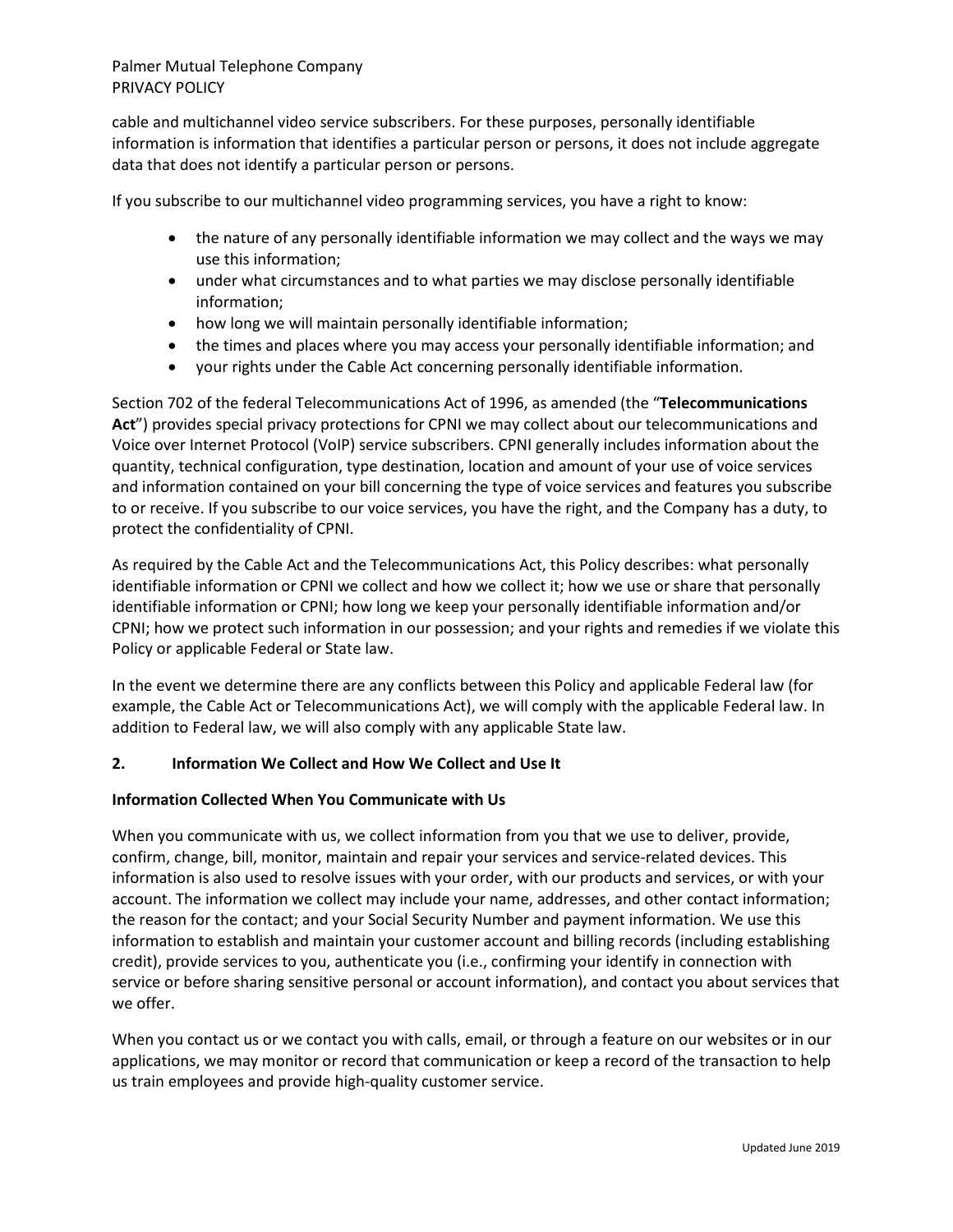## **Information Collected When You Use Our Products and Services**

We collect information about your use of our products, services and sites. Information such as call records, websites visited, wireless location, application and feature usage, network traffic data, product and device-specific information, service options you choose, mobile and device numbers, video streaming and video packages and usage, movie rental and purchase data, and other similar information may be used for billing purposes, to deliver and maintain products and services, or to help you with service-related issues or questions. In addition, subject to any legal restrictions that may apply, this information may be used for other purposes such as providing you with information about service enhancements, determining your eligibility for new services or service packages, and marketing to you based on your use of services. This information may also be used to: (a) manage and protect our networks, services and users from fraudulent, abusive, or unlawful uses; and (b) subject to consent practices described in this policy, help us improve our services, research and develop new services, and offer promotions and other services.

If you subscribe to our high speed data services, we may automatically measure and monitor network performance and the performance of your Internet connection to improve your, or our, service levels and products. If you contact us for service support, we also may access information about your computer, wireless device or other device settings to provide customized technical support or to install specific applications or services that you use or that are necessary to the applications or services you use.

In certain geographic service areas where the Company receives certain types of federal high-cost universal service support, the Company may be required by the FCC to measure and collect information concerning the speed and latency of broadband services provided to randomly-selected subscribers. Pursuant to applicable FCC guidelines, any required testing would be accomplished by using one of three options: (1) existing Measuring Broadband America testing infrastructure (MBA testing), (2) existing network management systems and tools (off-the-shelf testing), or (3) provider-developed self-testing configurations (self-testing). The FCC has adopted requirements regarding when tests would begin, when exactly the Company may perform the tests, and the number of active subscriber locations the Company would be required to test. Once testing begins, test results must be reported and certified to the Universal Service Administrative Company (USAC) and Iowa Utilities Board (IUB) on an annual basis. As it relates to randomly-selected subscribers, this required performance testing is in addition to the automatic or Company-initiated testing we may do to measure or monitor performance and improve our service levels generally.

### **Information Provided to Us by Third Parties**

When you apply for or purchase service from us, we may obtain credit information about you from outside credit reporting agencies to help us with customer authentication and credit-related decisions.

# **Information Collected on Our Websites**

When you establish an online account with us, we maintain information about your user identification and password. This information is used to identify you when you sign in to your account.

### **Information You Provide**

When you contact us online or by other means for information about services, we will respond to your request and may use the information you supply us to provide you with additional information about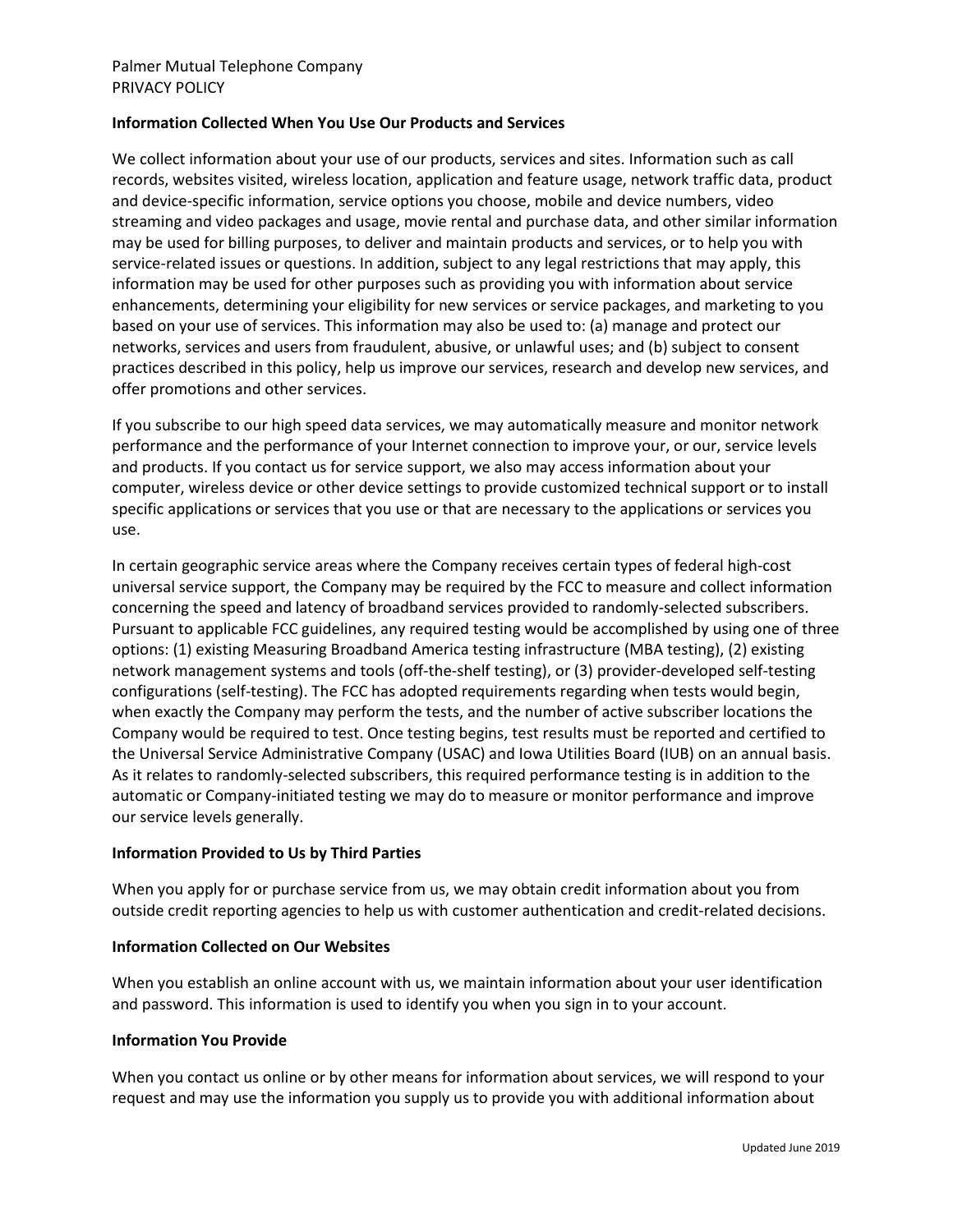service offerings either at that time or in the future. Information you provide on our websites about your preferred location and other preferences may be used to provide you with more relevant service recommendations, services and special offers.

We may also collect information from you when you agree to participate in surveys or provide other feedback to us regarding our services, when you register to receive newsletters or similar updates, or when you apply for a job with the Company. We use this information only for the purpose for which you provide it.

We may send you emails that communicate information about your account or about services, marketing offers, or promotions that may be of interest to you. When you open an email or click on links within these emails, we may collect and retain information to provide you with future communications that may be more interesting to you. Please note that we will not ask you to send us, via email, sensitive personal or account information.

## **3. How We Share Your Information**

## **Information Shared Within Our Family of Companies**

We share customer information within our family of companies for operational purposes. We also share certain types of customer information within our family of companies for our own marketing purposes unless you advise us not to share. Sharing this information allows us to provide you with the latest information about our products and services and to offer you our latest promotions.

Specific laws govern our sharing and use of CPNI. Our voice customers receive a privacy notice regarding CPNI when they first contract for or order service and every two years thereafter. For more information, please read our applicable CPNI notices. You may choose to opt out of the sharing of your CPNI within our family of companies for certain marketing purposes as described below.

When you are speaking with a customer service representative, we may ask your permission to review your records, including your CPNI, to provide you with information about the full array of services provided by our family of companies.

## **Information Shared With Third Parties**

Except as explained in this Policy, we do not sell, license or share information that individually identifies our customers, people using our networks, or website visitors with others outside our family of companies.

We may use vendors and partners for a variety of business purposes such as to help us offer, provide, repair and bill for services we deliver to you. We share information with those vendors and partners to the extent reasonably necessary for them to perform work on our behalf. For example, we may provide your credit card information and billing address to our payment processing company solely for the purpose of processing payment for a transaction you have requested. We require that these vendors and partners protect the customer information we may provide to them and limit their use of our customer data to the purposes for which it was provided. We do not permit these types of vendors and partners to use this information for their own marketing purposes.

We provide the names, addresses and telephone numbers of wireline telephone subscribers to directory publishers and directory assistance services unless a non-published or non-listed phone number has been requested.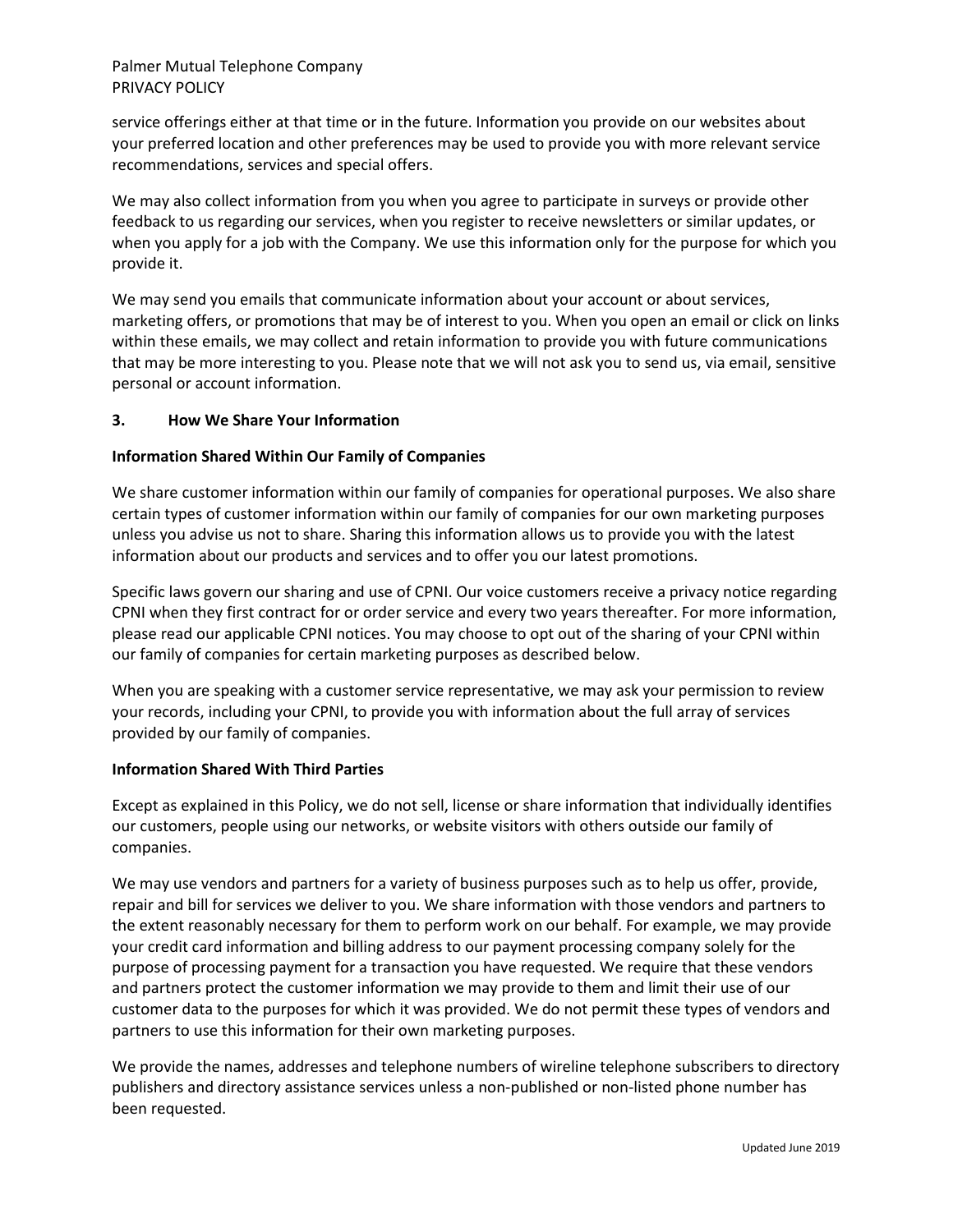Unless otherwise restricted or prohibited by the Cable Act or Telecommunications Act, we may disclose information that individually identifies our customers or identifies customer devices to third parties in certain circumstances, such as:

- to comply with valid legal process including subpoenas, court orders or search warrants, and as otherwise authorized by law;
- in cases involving danger of death or serious physical injury to any person or other emergencies;
- to protect our rights or property, or the safety of our customers or employees;
- to protect against fraudulent, malicious, abusive, unauthorized or unlawful use of or subscription to our services and to protect our network, services, devices and users from such use;
- to advance or defend against complaints or legal claims in court, administrative proceedings and elsewhere;
- to credit bureaus or collection agencies for reporting purposes or to obtain payment for Company-billed services;
- to a third-party that you have authorized to verify your account information;
- to outside auditors;
- to the FCC, IUB, USAC, and other federal, state, local or other governmental or quasigovernmental authority with jurisdiction over any Service; or
- with your consent.

If we enter into a merger, acquisition or sale of all or a portion of our assets or business, customer information will also be transferred as part of or in connection with the transaction.

# **4. How to Limit the Sharing and Use of Your Information**

You have choices about how we share and use information.

# **Customer Proprietary Network Information (CPNI)**

Under the Telecommunications Act, you may choose whether to allow us to share your CPNI within our family of companies for certain marketing purposes. You may choose to opt out of the sharing of your CPNI within our family of companies for these marketing purposes by following the instructions on our CPNI notices.

# **Telemarketing**

Federal "Do Not Call" laws allow you to place residential wireline and wireless phone numbers on the National Do Not Call Registry to prevent telemarketing calls to those numbers. If you would like to add your numbers to this list, you may do so by visitin[g www.donotcall.gov.](http://www.donotcall.gov/) You should be aware that even if you add your number(s) to the federal or a state Do Not Call list, most telemarketing laws allow companies to contact their own customers. It is the Company's practice not to engage in telemarketing to our own customers. In order to keep you informed concerning our services and your account, we may use an automatic telephone dialing system, artificial or prerecorded voice, text message, or other form of written or audible communication to your designated contact number(s). For example, these informational contacts may include reminders of payment due dates, maintenance alerts and service cutovers.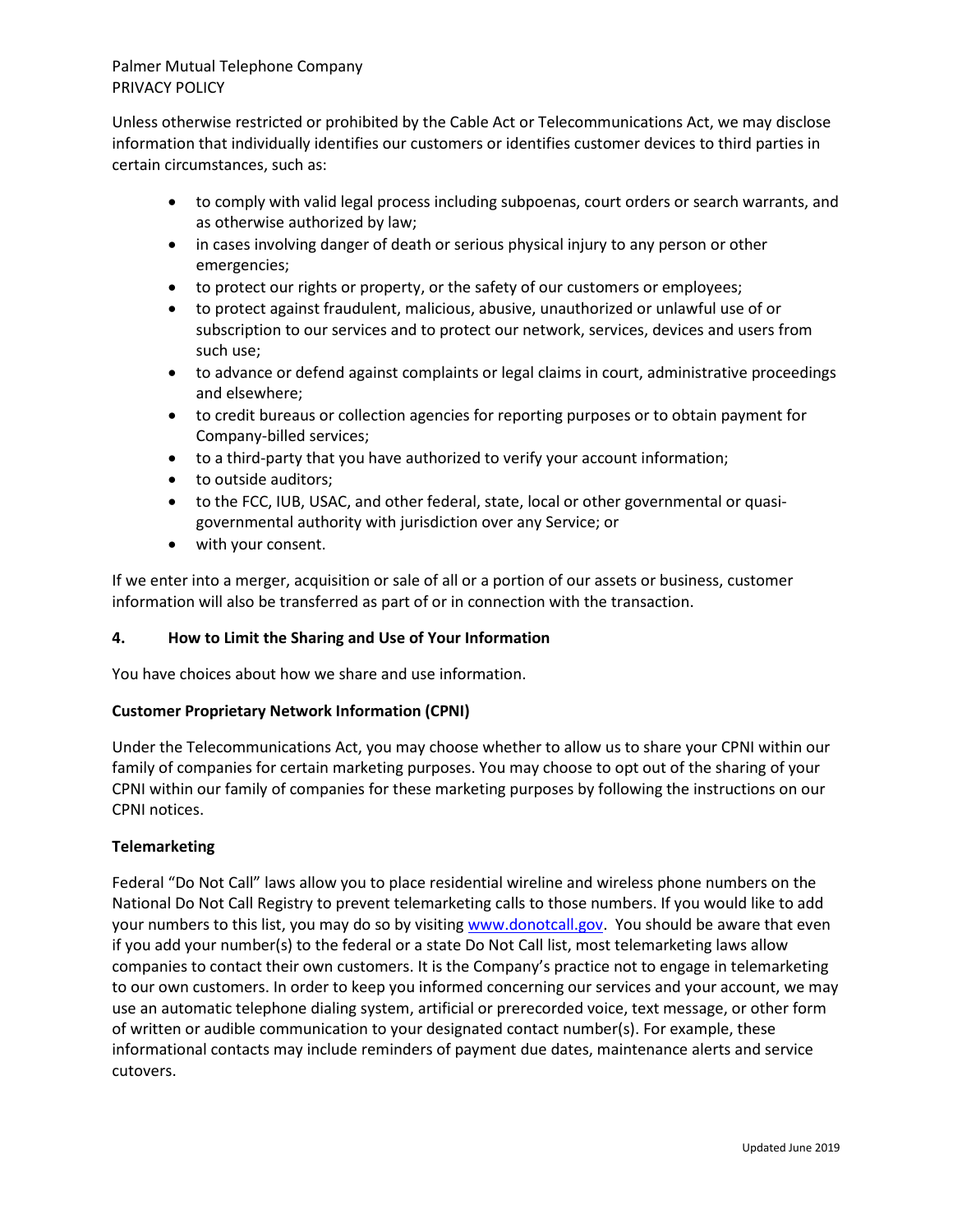# **Marketing Email, Text Messages, Postal Mail and Door-to-Door Calls**

Marketing emails you receive from the Company include an unsubscribe instruction (usually found at the bottom of the email) that you may use to opt out of receiving future marketing-related emails. You may also opt out of receiving marketing related emails from the Company by contacting a customer service representative at [palmerone@palmerone.com.](mailto:palmerone@palmerone.com)

You may opt out of receiving marketing-related postal mailings or prevent text message marketing from the Company by calling a customer service representative at 712-359-2411. Please note that the Company may use bulk mail service for some marketing mailings. These services deliver offers to all homes in a neighborhood or zip code. This type of mailing will continue even if you opt-out of receiving marketing-related postal mailings from the Company.

# **5. How Long We Keep Your Information**

Under our practices and policies, sensitive records are retained only as long as reasonably necessary for business or legal purposes. We will maintain personally identifiable information about you no longer than necessary for the purpose for which it was collected. This means we may also maintain this information for a period of time after you are no longer a subscriber if it is necessary for business or legal purposes. We will destroy the information if we have no pending requests, orders or court orders for access to this information, after we determine that it is no longer necessary for the purposes for which it was collected and in compliance with any applicable federal, state or local laws or requirements.

## **6. How Long We Protect Your Information**

The Company has technical, administrative and physical safeguards in place to help protect against unauthorized access to, use or disclosure of customer information we collect or store, including Social Security Numbers. Employees are trained on the importance of protecting privacy and on the proper access to, use and disclosure of customer information. Under our practices and policies, access to sensitive personally identifiable information is authorized only for those who have a business need for such access, and sensitive records are retained only as long as reasonably necessary for business or legal purposes. Although we work hard to protect personal information that we collect and store, no program is 100% secure and we cannot guarantee that our safeguards will prevent every unauthorized attempt to access, use or disclose personal information. The Company maintains security and incident response plans to handle incidents involving unauthorized access to private information we collect or store.

# **7. How You May Access and Correct Your Information**

We strive to keep our customer records as accurate as possible. You may correct or update your customer or account information by calling a customer service representative at 712-359-2411 or by accessing your account online and providing the updated information there.

# **8. Changes to This Policy**

We may revise and update this Privacy Policy from time to time in our sole discretion, so please check back periodically for changes. You will be able to see that changes have been made by checking to see if the effective date posted at the beginning the policy. If we elect to use or disclose information that identifies you as an individual in a manner that is materially different from that stated in our policy at